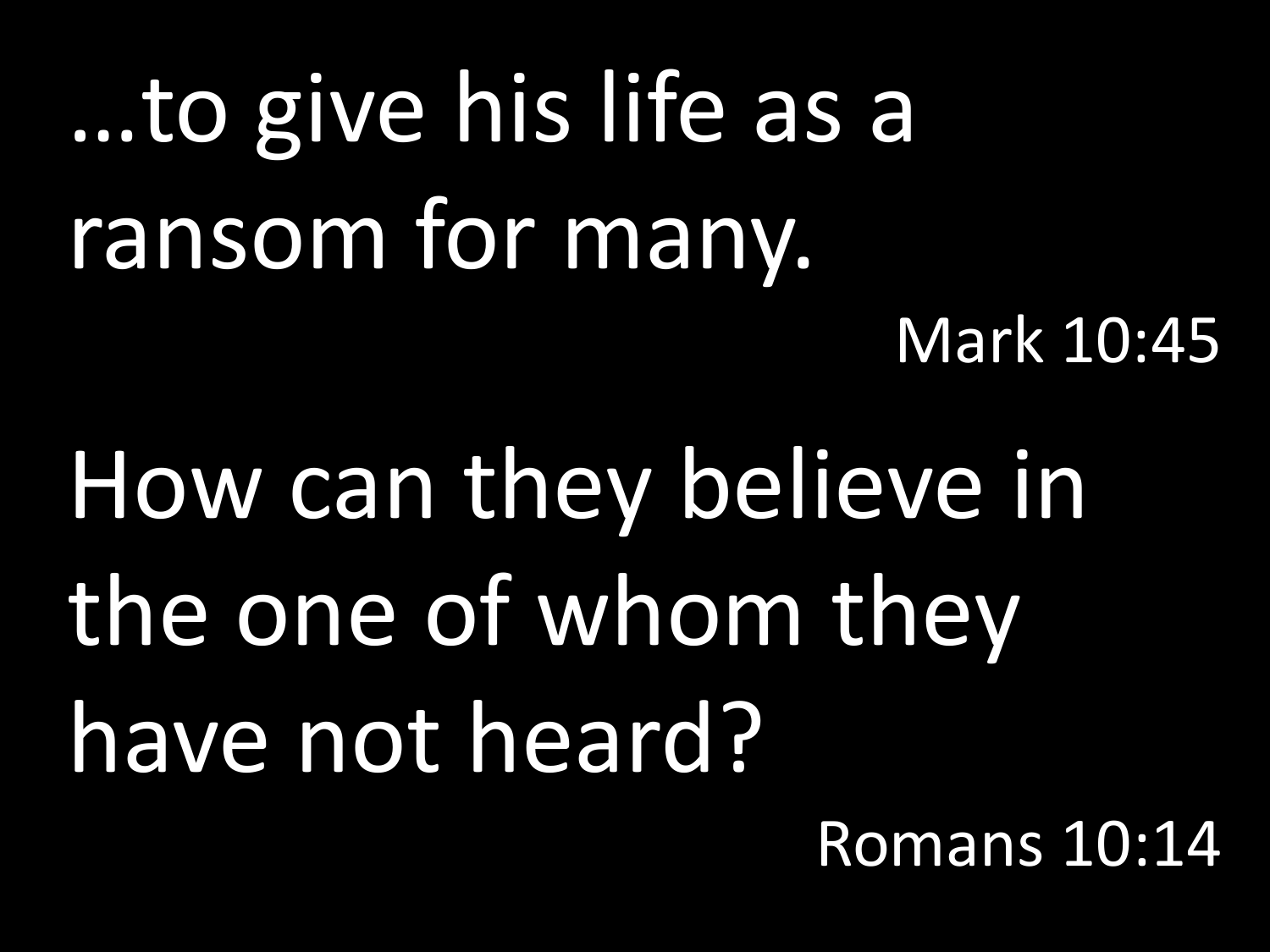How can we be a messenger of the gospel on our frontline?

**FRUITFULNESS** FRONTLI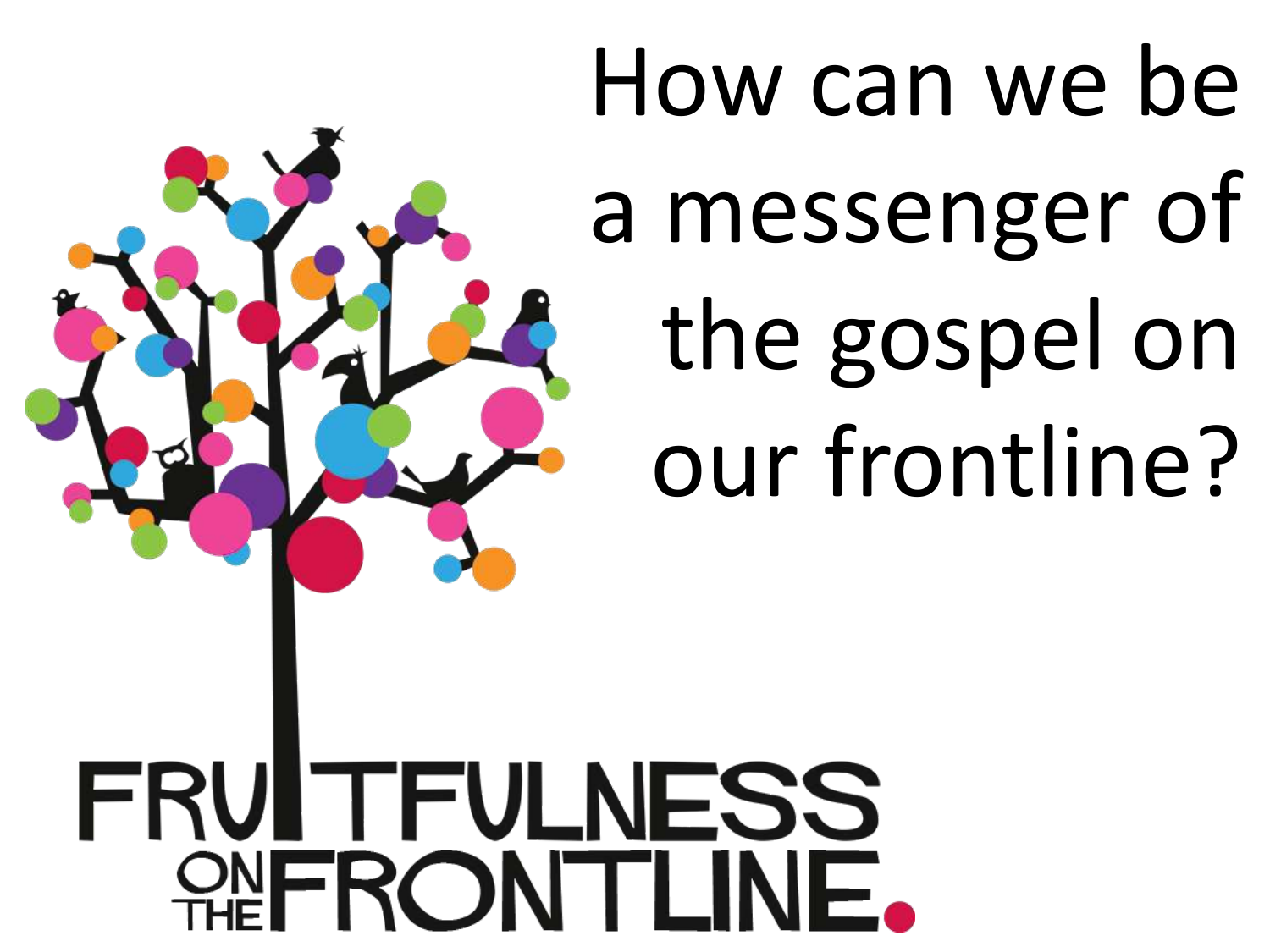## Evangelism?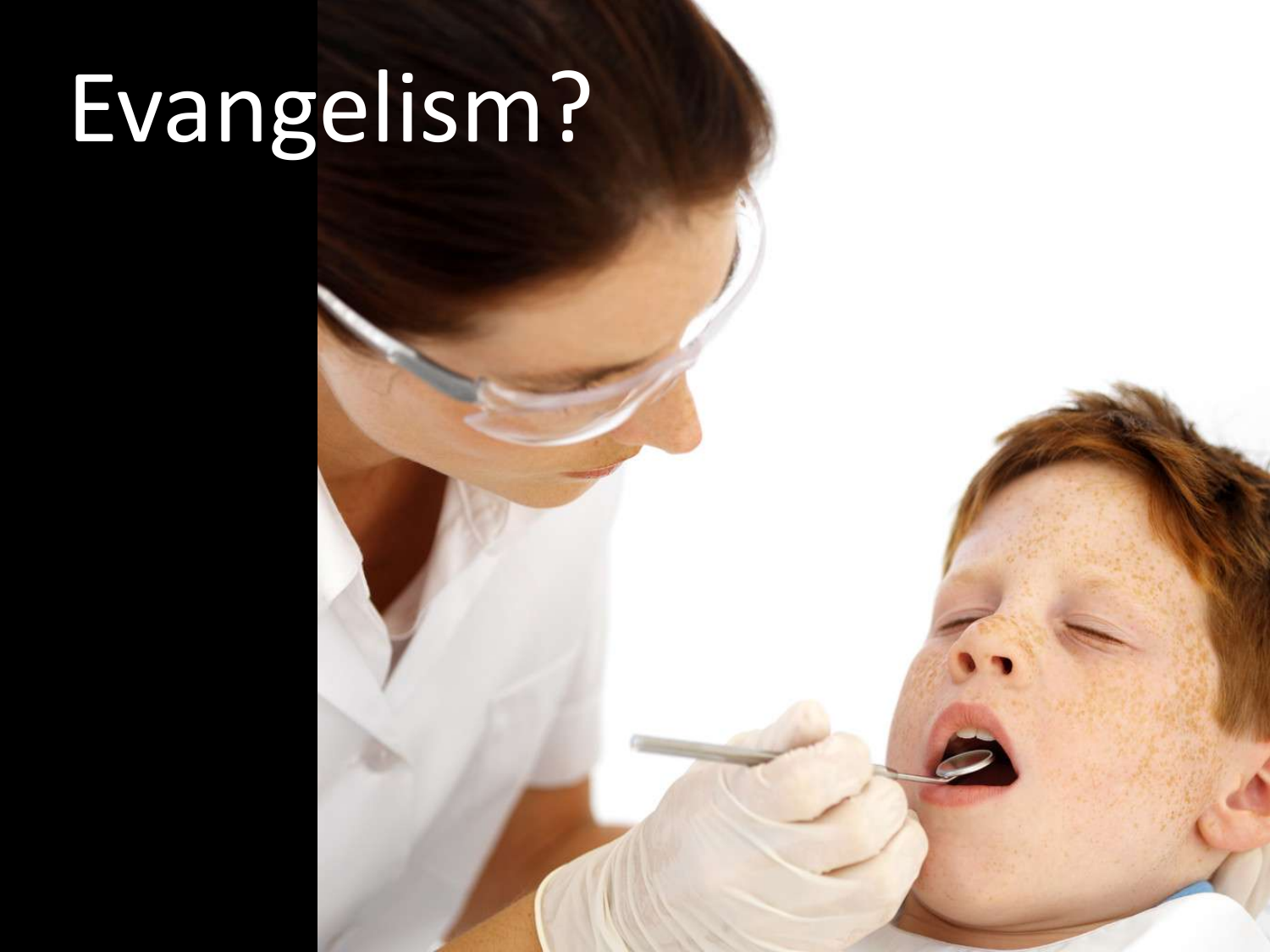But in your hearts revere Christ as Lord. **Always be prepared to give an answer to everyone who asks you to give the reason for the hope that you have. But do this with gentleness and respect**, keeping a clear conscience, so that those who speak maliciously against your good behaviour in Christ may be ashamed of their slander.

1 Peter 3: 15-16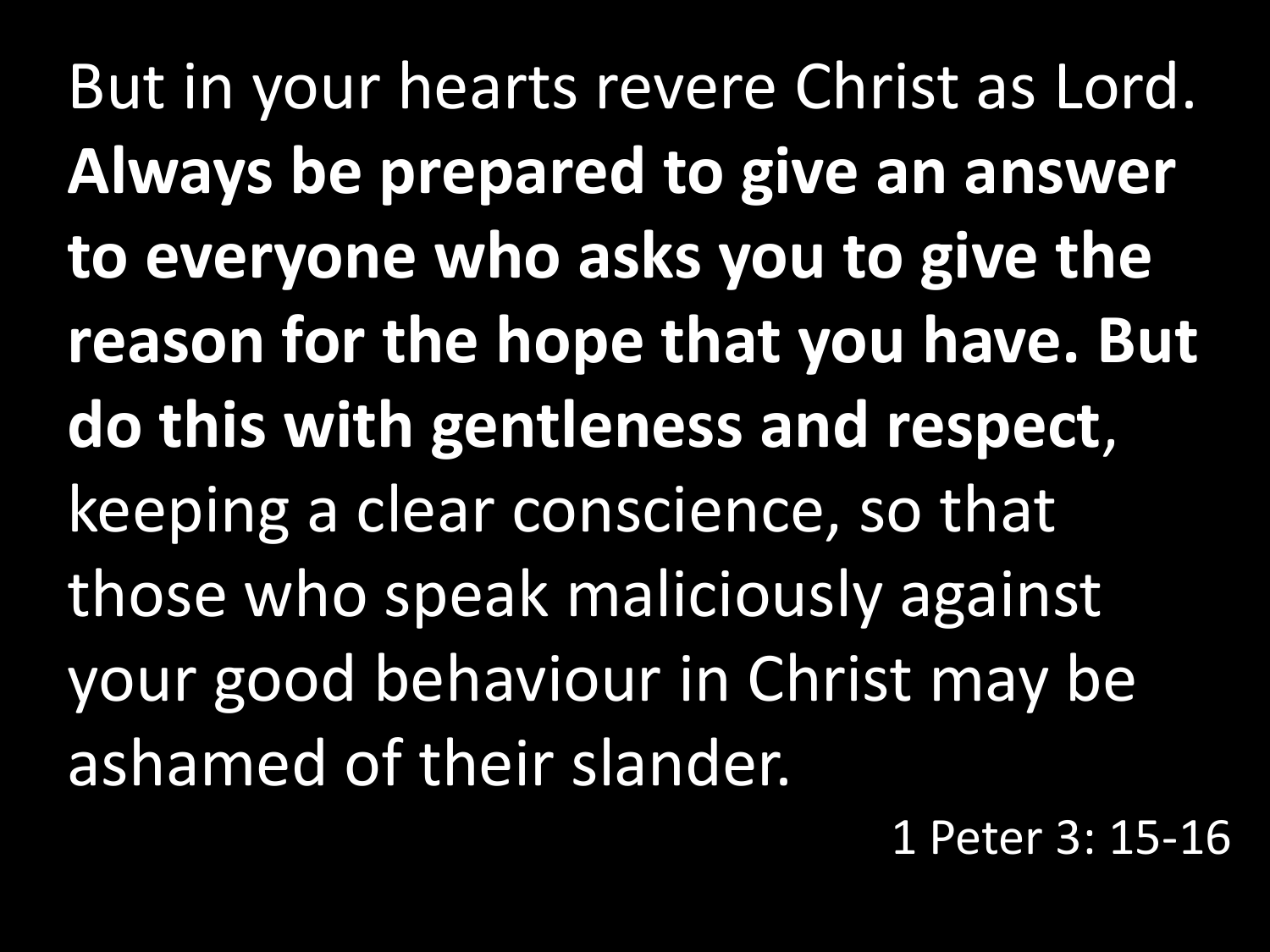## Praying **Caring**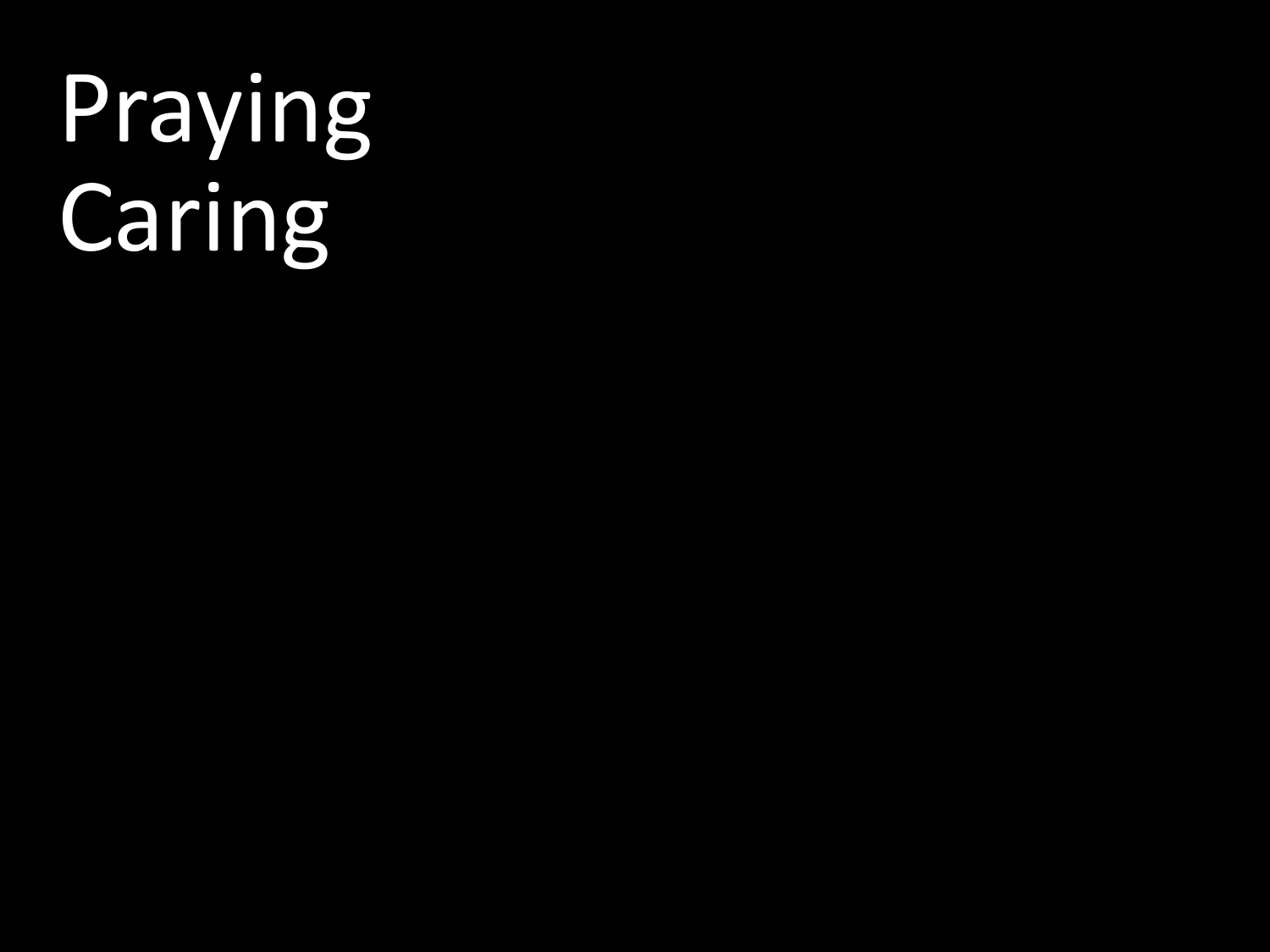# Imagine you are Anita what would you do?

- 
- - - -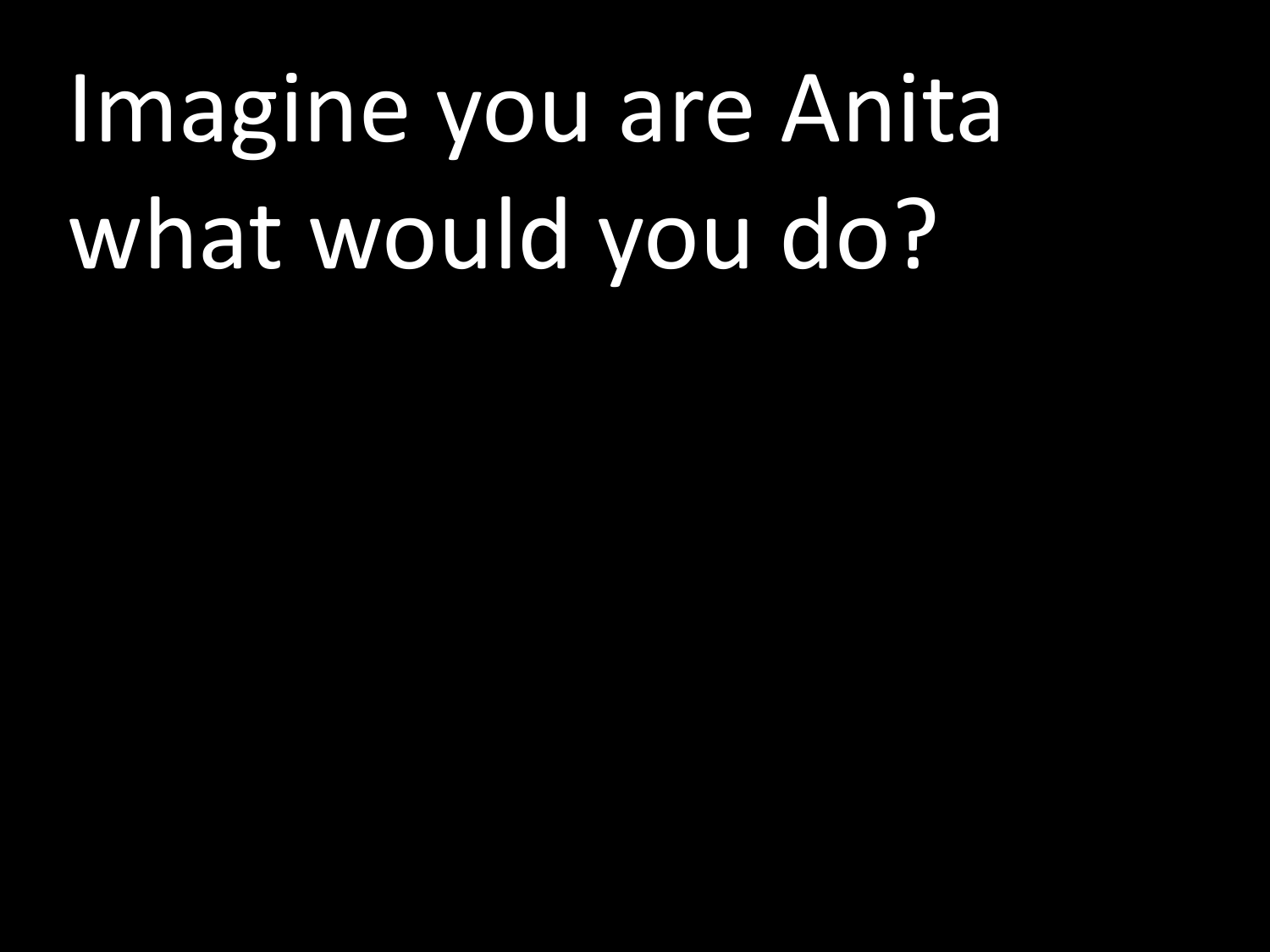Praying Caring Sharing Truth •Biblical perspective •What Jesus has done for us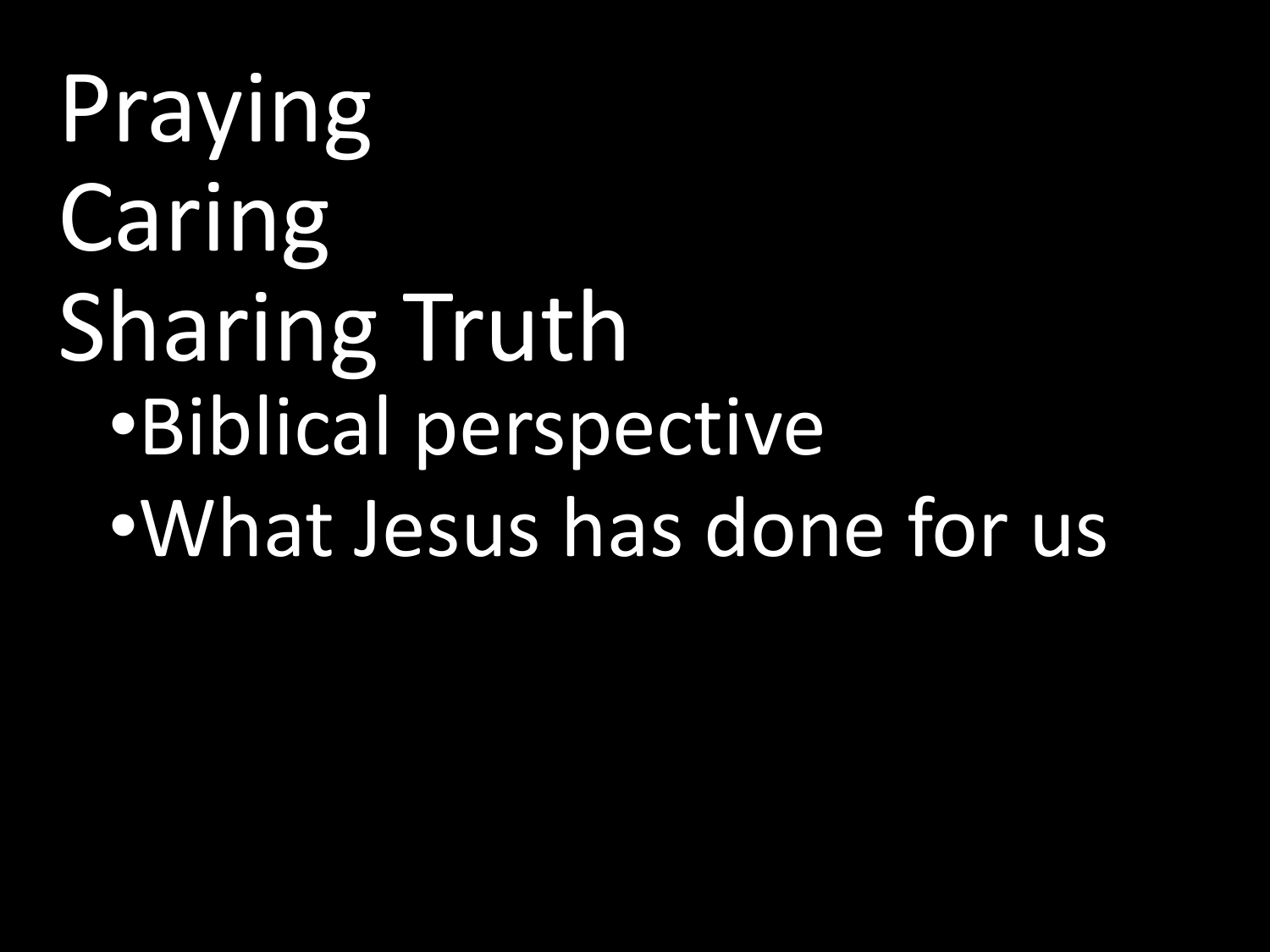Daniel replied, "No wise man, enchanter, magician or diviner can explain to the king the mystery he has asked about, but there is a God in heaven who reveals mysteries. He has shown King Nebuchadnezzar what will happen in days to come." Daniel 2:27-28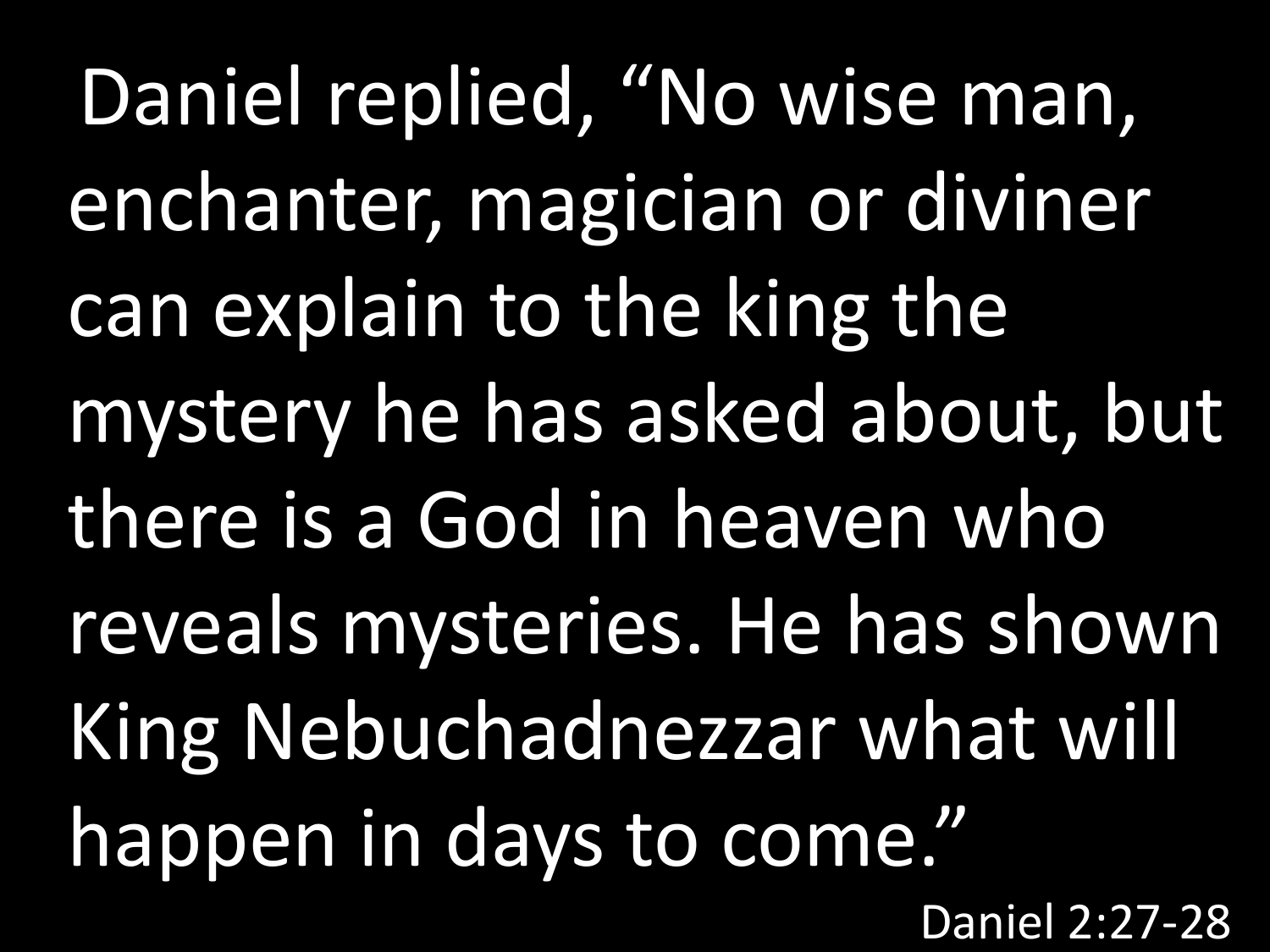Praying Caring Sharing Truth •Biblical perspective •What Jesus has done for us •The Good news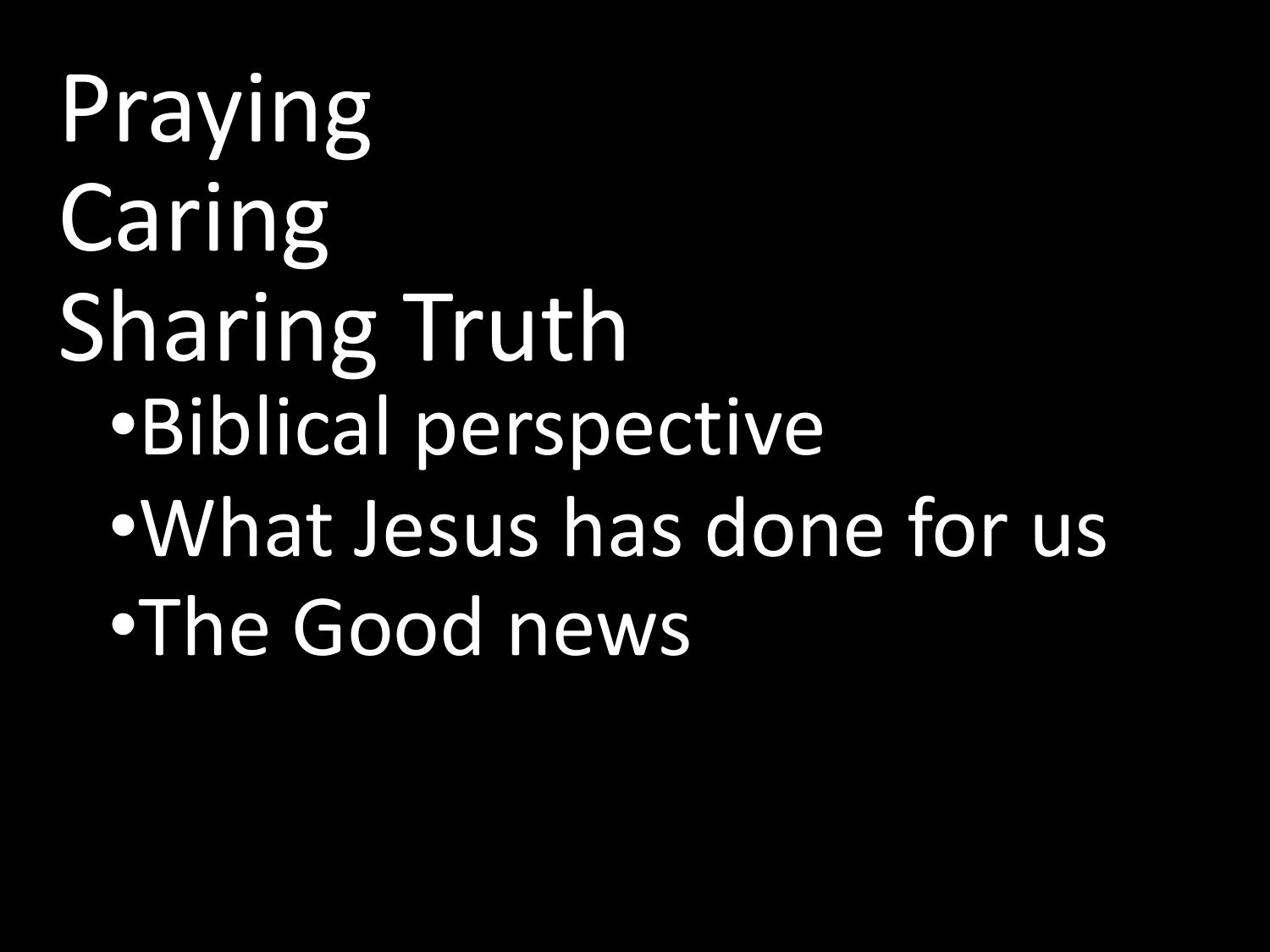## Praying **Caring** Sharing Truth Offering Paths Forward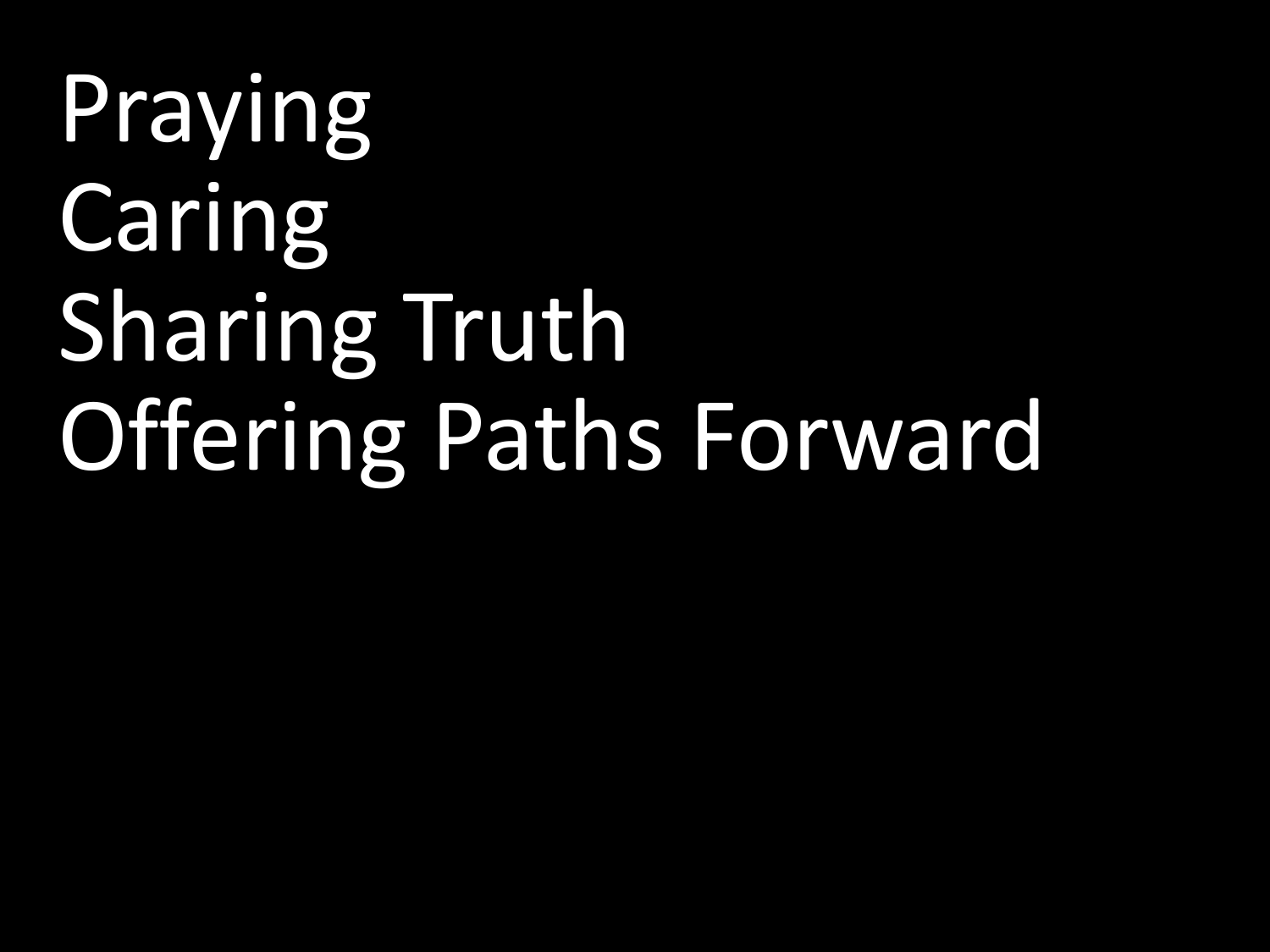Now, Lord, consider their threats and enable your servants to speak your word with great boldness. Stretch out your hand to heal and perform signs and wonders through the name of your holy servant Jesus.

Acts 4:29-30